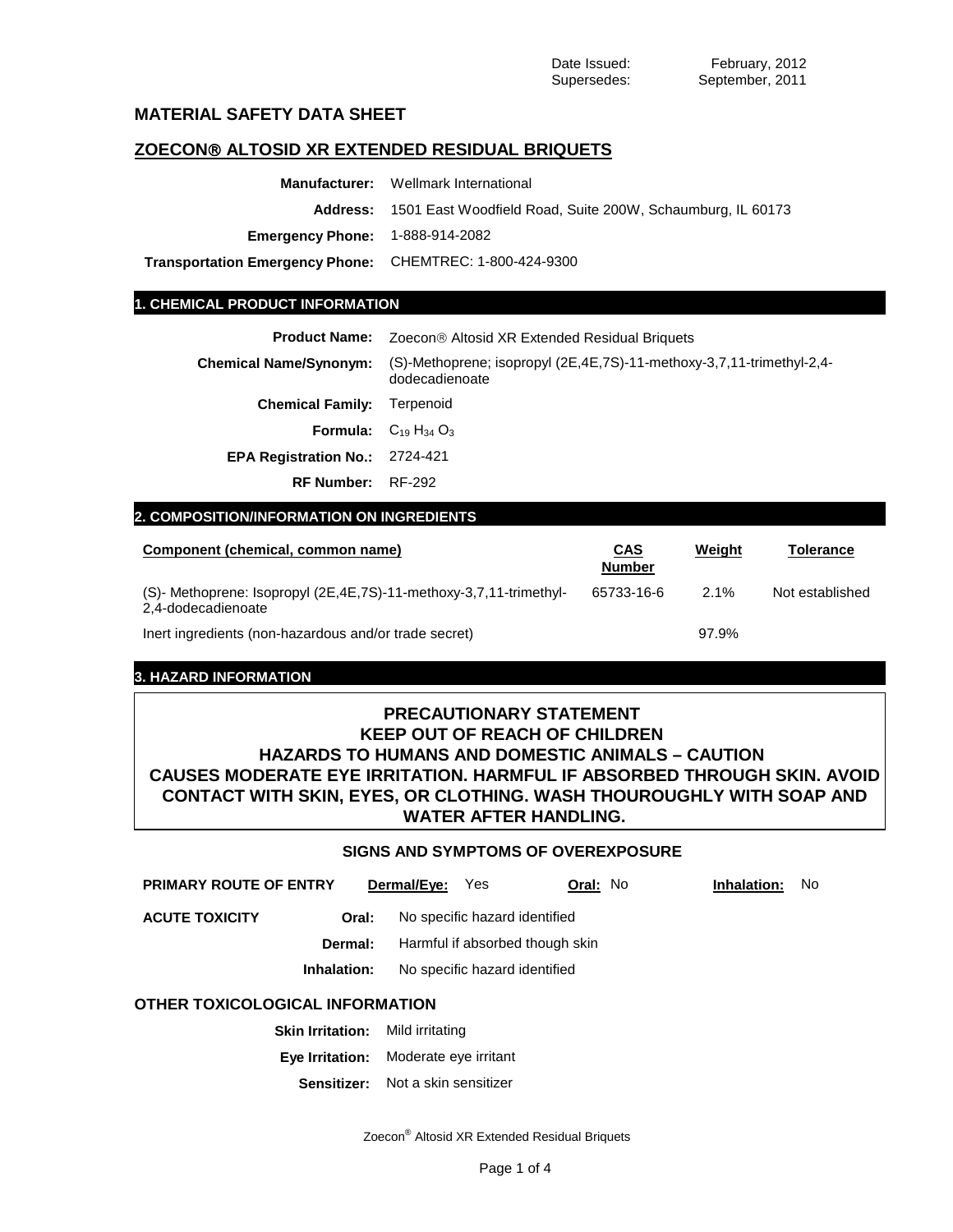| If in eyes: $\bullet$ | Hold eye open and rinse slowly and gently with water for 15-20 minutes.<br>Remove contact lenses, if present, after the first 5 minutes, then continue<br>٠<br>rinsing.<br>Call a poison control center or doctor for treatment advice.<br>$\bullet$ |
|-----------------------|------------------------------------------------------------------------------------------------------------------------------------------------------------------------------------------------------------------------------------------------------|
| If on skin:           | Take off contaminated clothing.<br>$\bullet$<br>Rinse skin immediately with plenty of water for 15-20 minutes.<br>$\bullet$<br>Call a poison control center or doctor for treatment advice.<br>$\bullet$                                             |
| Note to Physician:    | There is no specific antidote. Treatment of overexposure should be directed<br>at the control of symptoms and the clinical condition.                                                                                                                |

# **5. FIRE FIGHTING MEASURES**

| <b>NFPA Rating:</b>                     | Health:                                                                                       | 1 |  | Fire: | $\mathbf{0}$ | <b>Reactivity:</b>                                                                                                                                  | 0                                                                                |
|-----------------------------------------|-----------------------------------------------------------------------------------------------|---|--|-------|--------------|-----------------------------------------------------------------------------------------------------------------------------------------------------|----------------------------------------------------------------------------------|
| <b>Flammability Class:</b>              | Solid                                                                                         |   |  |       |              |                                                                                                                                                     |                                                                                  |
| <b>Flash Point:</b>                     | Does not flash                                                                                |   |  |       |              |                                                                                                                                                     |                                                                                  |
| <b>Explosive Limits (% of Volume):</b>  | N/A                                                                                           |   |  |       |              |                                                                                                                                                     |                                                                                  |
| <b>Extinguishing Media:</b>             | Water, foam, dry chemical                                                                     |   |  |       |              |                                                                                                                                                     |                                                                                  |
| <b>Special Protective Equipment:</b>    | breathing apparatus.                                                                          |   |  |       |              |                                                                                                                                                     | Firefighters should wear protective clothing, eye protection, and self contained |
| <b>Fire Fighting Procedures:</b>        | Normal procedures. Do not allow run-off to enter waterways inhabited by<br>aquatic organisms. |   |  |       |              |                                                                                                                                                     |                                                                                  |
| <b>Combustion Products:</b>             | None known                                                                                    |   |  |       |              |                                                                                                                                                     |                                                                                  |
| <b>Unusual Fire/Explosion Hazards:</b>  | None                                                                                          |   |  |       |              |                                                                                                                                                     |                                                                                  |
| <b>6. ACCIDENTAL RELEASE MEASURES</b>   |                                                                                               |   |  |       |              |                                                                                                                                                     |                                                                                  |
| Steps to be taken:                      | enter waterways inhabited by aquatic organisms.                                               |   |  |       |              |                                                                                                                                                     | Sweep up material and place in a container for disposal. Do not allow spill to   |
| <b>Absorbents:</b>                      | Not necessary due to product form and packaging                                               |   |  |       |              |                                                                                                                                                     |                                                                                  |
| Incompatibles:                          | None                                                                                          |   |  |       |              |                                                                                                                                                     |                                                                                  |
| 7. HANDLING AND STORAGE                 |                                                                                               |   |  |       |              |                                                                                                                                                     |                                                                                  |
| Handling:                               | with soap and water after handling.                                                           |   |  |       |              | Avoid contact with eyes, skin or clothing. Do not remove briquets from<br>container except for immediate use. Avoid breathing dust. Wash thoroughly |                                                                                  |
| Storage:                                | disposal. Keep away from children.                                                            |   |  |       |              | Store in a cool, dry place. Do not contaminate food or feed by storage or                                                                           |                                                                                  |
| 8. EXPOSURE CONTROL / PERSONAL MEASURES |                                                                                               |   |  |       |              |                                                                                                                                                     |                                                                                  |
| <b>Exposure Limits:</b>                 | Not Applicable                                                                                |   |  |       |              |                                                                                                                                                     |                                                                                  |
| <b>Ventilation:</b>                     | Use with adequate ventilation.                                                                |   |  |       |              |                                                                                                                                                     |                                                                                  |
| <b>Personal Protective Equipment:</b>   |                                                                                               |   |  |       |              | Avoid contact with skin, eyes and clothing. Wash thoroughly with soap and<br>water after handling. Use good Industrial Hygiene practices including  |                                                                                  |

Zoecon® Altosid XR Extended Residual Briquets

protective gloves and eyewear. If prolonged exposure to high levels of dust is

expected, approved respiratory protection may be required.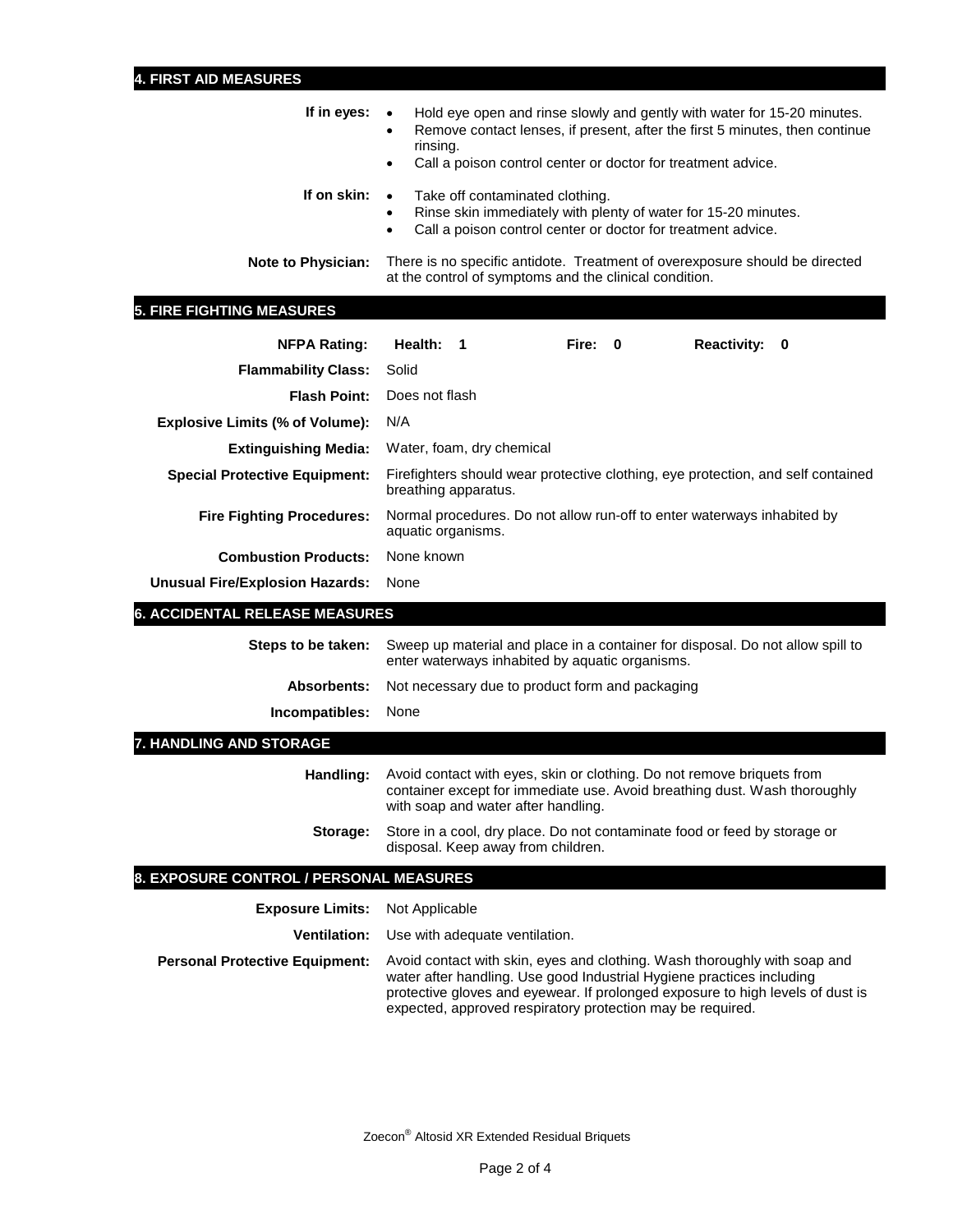## **9. PHYSICAL AND CHEMICAL PROPERTIES**

**Appearance and Odor:** White to Grey solid with slight hydrocarbon odor.

**Boiling Point:** N/A

**Melting Point:** N/A

**Vapor Pressure (mm Hg):** N/A

**Vapor Density (Air = 1):** N/A

**Specific Gravity:** 1.8492 g/cc

**Bulk Density:** N/A

**Solubility:** 1 ppm

**Evaporation Rate:** N/A

**pH:** N/A

### **10. STABILITY AND REACTIVITY**

| <b>Stability:</b> Stable                                  |                                 |
|-----------------------------------------------------------|---------------------------------|
|                                                           | <b>Reactivity:</b> Non-reactive |
| <b>Incompatibility w/ Other</b> None<br><b>Materials:</b> |                                 |
| <b>Decomposition Products: None</b>                       |                                 |
| Hazardous Polymerization: Will not occur                  |                                 |

## **11. TOXICOLOGICAL INFORMATION**

#### **ACUTE TOXICITY**

Acute oral toxicity: LD50 >5,100 mg/kg Acute dermal toxicity: LD50 >2100 mg/kg Acute inhalation: LC50 >5.19 mg/L (S-methoprene) Skin irritation: Mild skin irritant Eye irritation: Moderate eye irritant Not a dermal sensitizer

## **CHRONIC TOXICITY [Based on (RS)-Methoprene Technical]**

**(R,S)-Methoprene** is not considered a carcinogen. The NOEL for non-carcinogenic effects in an 18 month mouse study was 250 ppm.

## **DEVELOPMENTAL/REPRODUCTIVE TOXICITY [Based on (RS)-Methoprene Technical]**

(R,S)-Methoprene is not a teratogenic compound. The NOEL for maternal and embryotoxicity in rabbits was 200 mg/kg/day. The NOEL for reproductive effects in rats was 500 ppm.

#### **MUTAGENICITY [Based on (RS)-Methoprene Technical]**

**(R,S)-Methoprene** is not a mutagen.

## **12. ECOLOGICAL INFORMATION**

## **ENVIRONMENTAL FATE [Based on (RS)-Methoprene]**

**Hydrolysis:** T1/2 > 4 weeks **Photolysis:** T1/2 < 10 hours

- **Soil half life:** ~ 10 days
- **Water solubility:** 0.52 ppm

#### **ECOTOXICITY [Based on (S)-Methoprene]**

**Acute Toxicity:** fish: LC<sub>50</sub> (trout): 760 ppb, (bluegill): > 370 ppb ((S)-Methoprene); **aquatic invertebrates:** LC<sub>50</sub> (Daphnia): 360 ppb ((S)-Methoprene) This product is toxic to aquatic dipteran.

Zoecon® Altosid XR Extended Residual Briquets